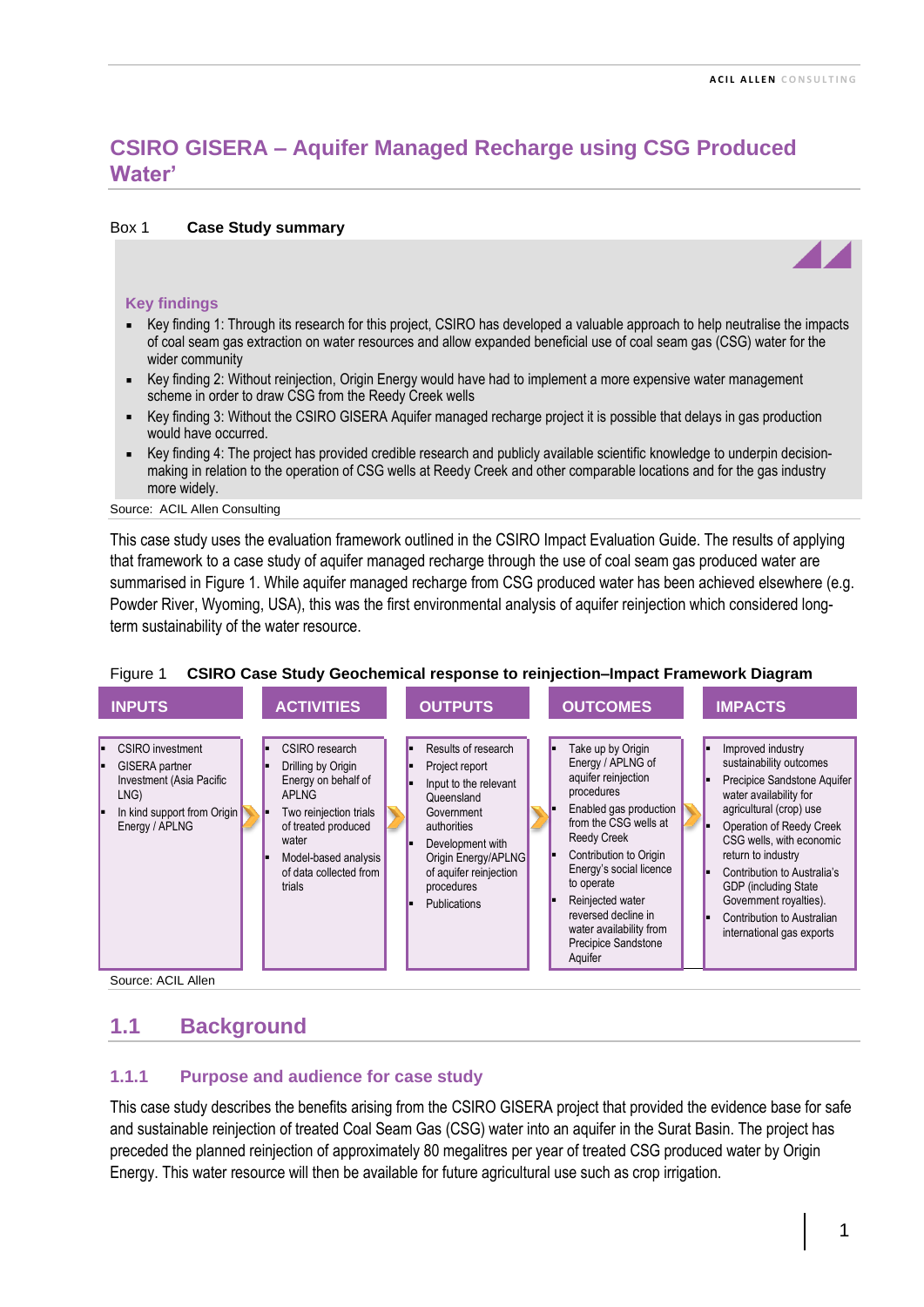The purpose of this document is to assess the positive impacts arising from this project. This case study can be read as a standalone report or aggregated with other case studies to substantiate the impact and value of GISERA projects as a whole, relative to the funds invested.

The information in this case study is provided for accountability, communication and continual improvement purposes. Audiences for this report may include Members of Parliament, Government departments, the GISERA partners, CSIRO and the general public.

## **1.1.2 Project origins and inputs**

Coal seam gas production can require the management of large quantities of brackish water, called 'produced water', that is extracted with the gas. Queensland regulation require this water to be treated before it is released into the environment. It can then be discharged into rivers and dams, provided to nearby farmers or reinjected into aquifers as part of an aquifer managed recharge scheme. This last option is appropriate when other options are unable to continuously manage the volumes of 'produced water' from CSG wells allowing this water resource to be used at a later time without evaporation consequences.

Reinjection of this water contributes to the long-term sustainability of the industry through generating benefits for agriculture. However, despite extensive water treatment, there is, depending on local conditions, a possibility that the reinjected water may react with minerals in the aquifer, allowing for mobilisation of metals and / or metalloids. For this reason, a detailed understanding of the geochemistry associated with aquifer reinjection is necessary to predict and manage water quality and risks for the receiving aquifers.

The Surat Basin is now the major source of CSG in Queensland. In 2015-16 production from the Surat Basin was over 22 billion cubic meters, more than four times that of the Bowen Basin. Also in 2015-16, Queensland's 5127 CSG wells reported producing 60,499 megalitres of associated water.<sup>1</sup> The present project is the first of its kind to examine the potential for using aquifer managed recharge methods in generating sustainable outcomes for produced CSG water in the Surat Basin.

Planning for this project started in 2009-10. From the start, Origin Energy, a partner in Asia Pacific LNG (APLNG), had a strong collaborative relationship with the CSIRO GISERA team throughout this project. State and Federal environmental approvals required aquifer injection trials to be undertaken. By proving technical and economic feasibility, operational injection was able to be considered as part of the suite of CSG water management options.

CSIRO was able to draw on its previous research on using highly treated wastewater for recharging deep aquifers in Western Australia. The project took place over a four-year period in which CSIRO undertook research, with Origin Energy performing all necessary field work, including drilling. An Origin staff member describes this work as "collaborative and inclusive". This project was financed by the GISERA partners and CSIRO (see **[Table](#page-1-0) .1**).

| <b>Contributor / type of support</b> | $2011 - 12($ \$) | $2012 - 13$ (\$) | $2013 - 14$ (\$) | $2014 - 14$ (\$) | Total (\$) |
|--------------------------------------|------------------|------------------|------------------|------------------|------------|
| Cash                                 |                  |                  |                  |                  |            |
| Asia Pacific LNG                     | 120,264          | 305.689          | 279.041          |                  | 704.994    |
| In-kind                              |                  |                  |                  |                  |            |
| <b>CSIRO</b>                         | 11,600           | 18.466           | 76.422           | 69,760           | 176,248    |
| Total                                |                  |                  |                  |                  | 881,242    |

## <span id="page-1-0"></span>**Table .1** SUPPORT FOR THE PROJECT

## **1.2 Project activities**

CSIRO undertook the work for the site known as Reedy Creek. This included:

<sup>1</sup> Queensland Department of Natural resources and Mines 2017, Queensland's petroleum and coal seam gas 2015-16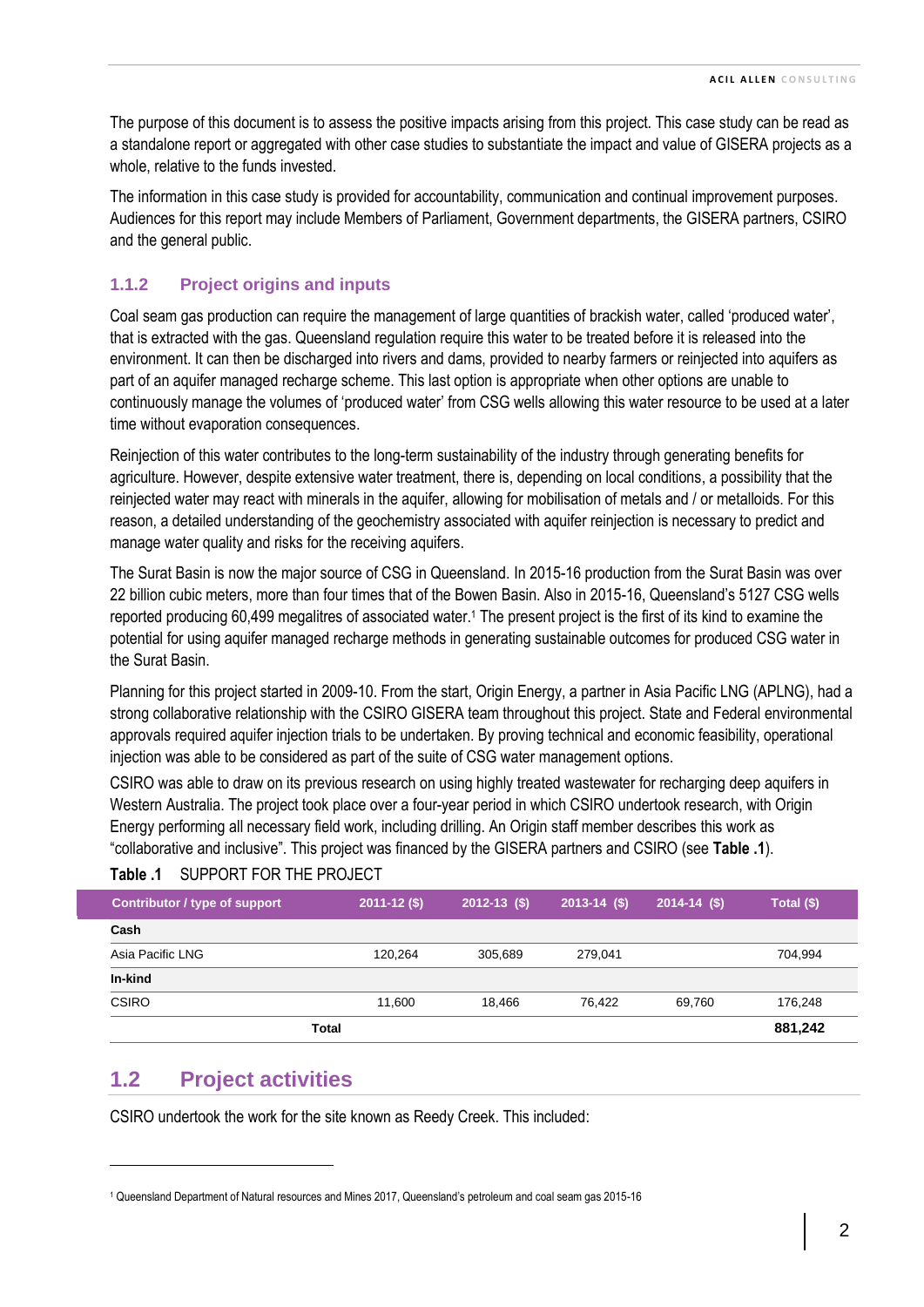- ⎯ Geochemical and mineralogical characterisation of the Precipice Sandstone Aquifer
- ⎯ Experimental determination of the reactivity of the aquifer material
- ⎯ Examination of factors that influence adsorption (and thus the mobility) of arsenic in the Precipice Sandstone Aquifer
- ⎯ Development of a computer model able to predict the adsorption of arsenic within the range of encountered geochemical conditions, and
- Model-based analysis of the injection trials
- ⎯ Predictive modelling of the long-term risks and testing of possible mitigation strategies

The information gained from these studies has been used to provide practical advice on how best to manage the very low levels of arsenic resulting from the reinjection of produced water at this site.

# **1.3 Project outputs**

The outputs from this project have been:

- Data on the geological and geochemical characteristics at the Precipice Sandstone aquifer at the Reedy Creek site
- ⎯ Discovery of low levels of arsenic as a result of injecting alkaline water and higher levels of arsenic as a result of injecting oxygenated water
- Development of a model which can predict the fate of arsenic under temporally and spatially varying geochemical conditions, and
- Identification of an optimal strategy for ensuring that the levels of arsenic in Precipice Sandstone aquifer water are within appropriate limits.
- ⎯ Scientific knowledge and know-how associated with the reinjection of treated CSG produced water into the Precipice Sandstone Aquifer.

Specifically, the research project found that by removing oxygen in the treated produced water and lowering the pH (i.e. slightly acidifying it), it was possible to effectively eliminate the risk of arsenic mobilisation resulting from reinjection into the Precipice Sandstone Aquifer.

### **Publications**

Some of the publications associated with this project are listed below.

- ⎯ Wallis I, Moore C, Post V, Wolf L, Martens E and Prommer H 2014, *Using predictive uncertainty analysis to optimise tracer test design and data acquisition*, Journal of Hydrology 515, 191-204.
- ⎯ Prommer H, Rathi B, Donn M, Siade A, Wendling L, Martens E and Patterson B 2016, *Geochemical response to Reinjection*, Final Report, CSIRO Australia.
- ⎯ Rathi B, Siade A, Donn MJ, Helm L, Morris R, Davis JA, and Prommer H 2017, *Multiscale characterization and quantification of arsenic mobilization and attenuation during injection of treated coal seam gas coproduced water into deep aquifers*, Water Resources Research 53, 10.1002/2017WR021240.
- ⎯ Siade, A., Rathi, B., Prommer, H., Welter, and Doherty, J. 2018, *A Model-Independent, Constrained Multi-Objective Optimization Tool – Applications in Quantifying Predictive Uncertainty using Groundwater Flow and Reactive Transport Models* (submitted to Environmental Modelling and Software)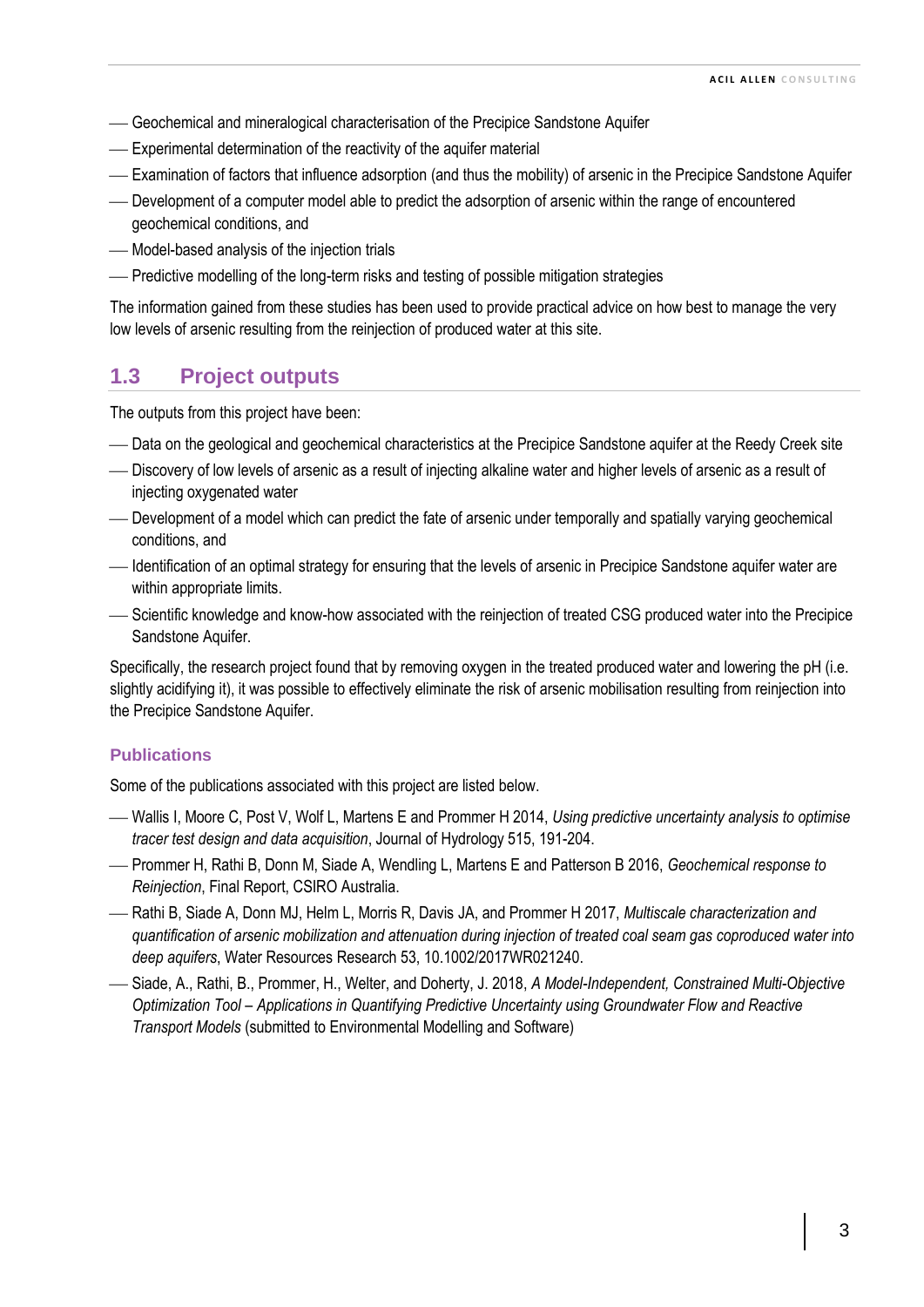# **1.4 Status of Outcomes and Impacts**

### **1.4.1 Nature of Outcomes and Impacts**

This project has undertaken independent, credible research, providing publicly available, high quality scientific information to underpin decision making in relation to the Reedy Creek CSG wells. In doing so, it has maximised benefits (particularly environmental benefits) and helped Origin Energy to minimise costs associated with aquifer managed recharge using CSG produced water. It has improved the sustainability of the Precipice Sandstone Aquifer. The deep reinjection of treated CSG produced water at Reedy Creek has banked large volumes of water for later agricultural use (e.g. through crop irrigation), and allowed expanded beneficial use of CSG water resources for the wider community.

More generally, the research undertaken has provided farmers, gas companies, governments and local communities with useful scientific knowledge and economic and environmental information regarding the disposal of produced water from the CSG industry. It has also informed state and federal government policy on gas exploration, regulation and production and informed industry best practice for all future aquifer managed recharge procedures.

This CSG produced water reinjection project has:

- Enabled the effective and sustainable operation of the Reedy Creek CSG operation
- Created, at the time, Australia's largest reinjection scheme
- Resulted in industry uptake of research findings and scientific know-how
- Enabled the Queensland Government authorisation of the injection scheme
- ⎯ Addressed a potential arsenic pollution problem associated with the reinjection of CSG produced water
- ⎯ Allowed safe indirect re-use of produced water from CSG operations at Reedy Creek by farmers for crop irrigation and other users of the Precipice Sandston Aquifer
- ⎯ Provided confidence in the preservation of the groundwater asset in the Surat Basin by recharging a depleted aquifer with CSG produced water
- ⎯ Contributed to successful development of the Commonwealth's Government's Domestic Gas Strategy and its implementation through the Domestic Gas Strategy Implementation Plan.

#### Figure 2 **APLNG Gas Processing Facility, Reedy Creek**

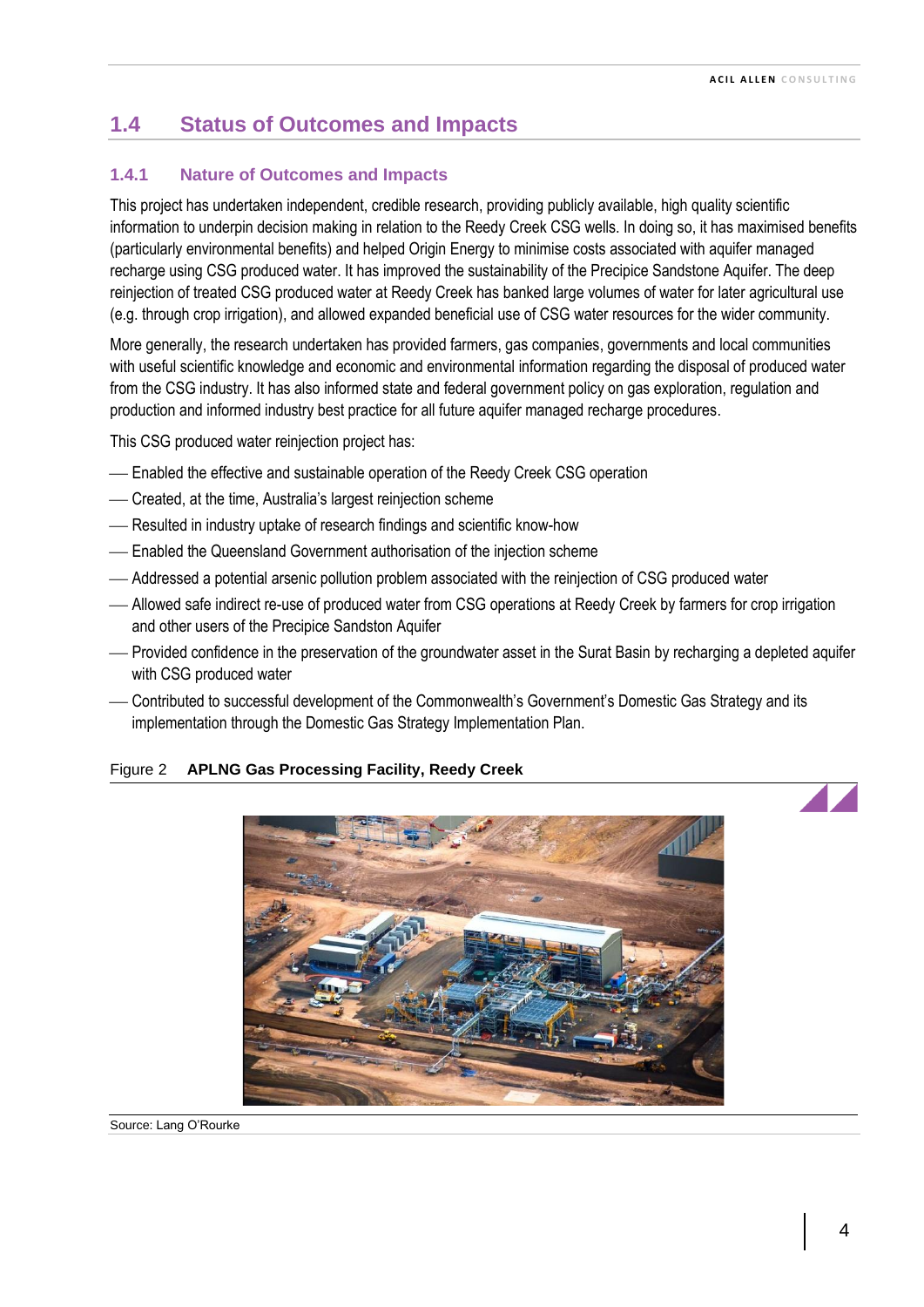## **1.4.2 Counterfactual**

The project enabled the approval/authorisation of the scheme to proceed on schedule. Should the approval have been delayed, there may have been some impact to early field commissioning, although there were some contingency measures in place. The project gave confidence that, with appropriate treatment, arsenic concentrations would not degrade the environmental values of the aquifer water resource. It has also helped to generate and maintain the industry's social licence to operate in southern central Queensland. An Origin staff member commented that, in this project, they would have struggled without the help of CSIRO.

## **1.4.3 Attribution**

ACIL Allen has attributed 50 per cent of project impacts to CSIRO, and 50 per cent to Origin Energy.

## **1.4.4 Adoption**

The adoption by Origin Energy of the outputs of this project at Reedy Creek have enabled the injection of coal seam gas produced water at that site and the research outcomes provide a template for other, comparable injection sites throughout the Surat Basin by Origin Energy or other companies (currently four companies operate in the region).

While the specific issue of a low-level presence of arsenic in the produced water at Reedy Creek may be unique to that site, CSIRO has established the benefits of research that informs reinjection and the treatment of production water from CSG wells elsewhere. CSIRO has also demonstrated the value of process-based numerical modelling in cases of injection of produced water into deep aquifers. The project demonstrated the significant benefit of close collaboration between researchers and their industry colleagues.

# **1.5 Assessment of impacts**

## **1.5.1 Impacts to date**

The impacts started from 2015 when the Origin Energy injection scheme was commissioned and are expected to continue for the at least the 25-year life of the Reedy Creek/Combabula CSG field. The Reedy Creek injection scheme is currently the only water option implemented to manage the produced water from more than 2000 authorised CSG wells (currently approximately 580 wells operational), feeding 425TJ/day of gas processing facility capacity. At \$6.50/GJ, this represents approximately \$1billion per annum in revenue. The entire gas field is estimated to have a life of another thirty years.

## **1.5.2 Potential future impacts**

As noted above, the impacts are expected to continue for the life of the gas field. The benefits are primarily environmental. The beneficiaries are local farmers, APLNG and the Queensland Government. Local farmers have access to the water resource from a recharged Precipice Aquifer. APLNG has addressed potential problems with the CSG operations at Reedy Creek and obtains revenue from selling the CSG. The Queensland Government is receives royalties.

## **1.5.3 Cost Benefit Analysis**

It has not been possible to provide a cost benefit analysis for this project. There have been economic benefits, given that reinjection is less expensive than other alternatives. However it has not been possible to quantify these benefits.

## **1.6 References**

GasFields Commission Queensland 2017, *One the Ground: Lessons from development of the world's first coal seam gas industry*, June 2017, Accessed on 21 December 2017 at http://www.gasfieldscommissiongld.org.au/resources/documents/Report%20Learnings\_%20FINAL.PDF